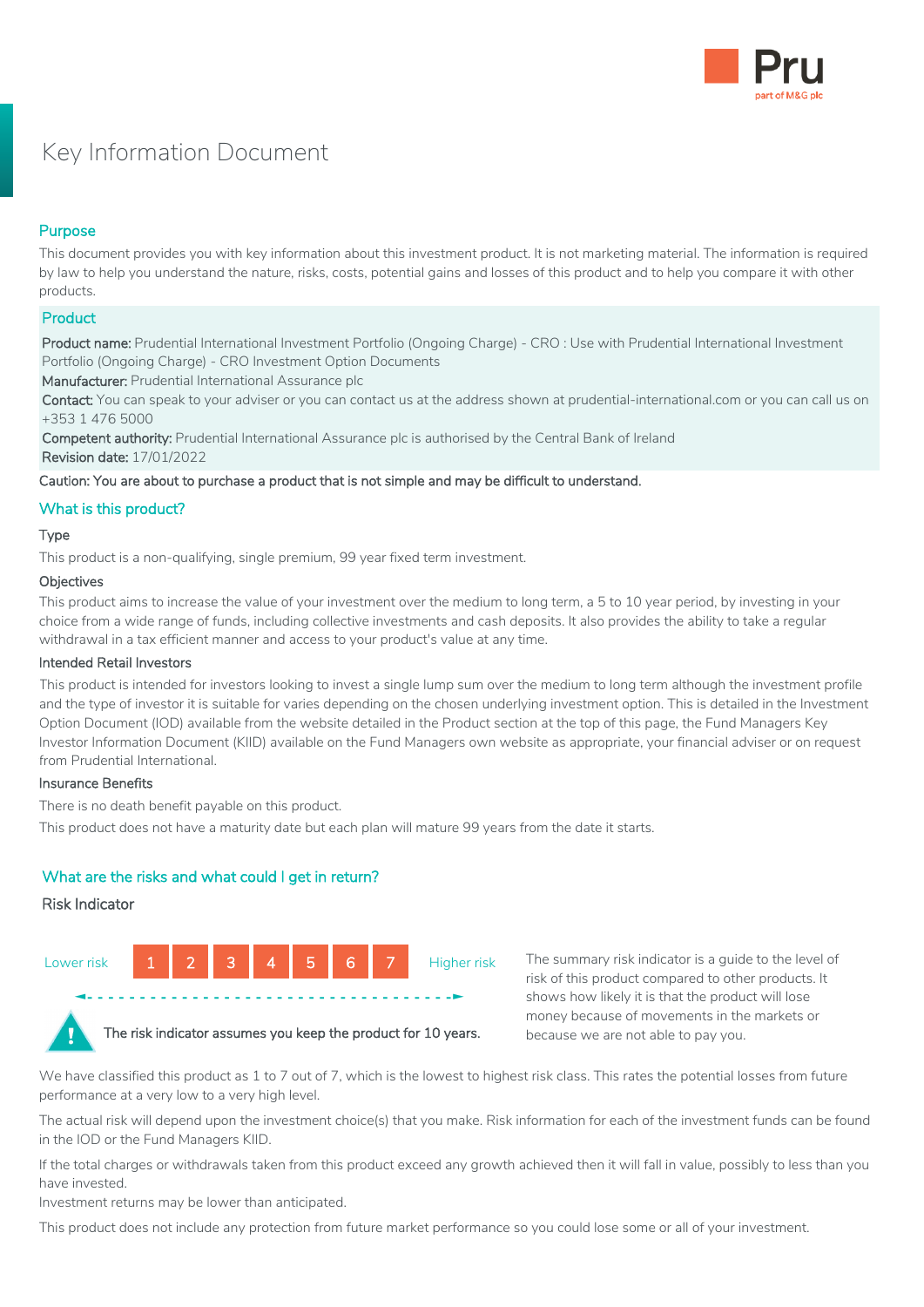If Prudential International Assurance plc is not able to pay you what is owed, you could lose your entire investment.

However, you may benefit from a consumer protection scheme (see the section 'What happens if Prudential International Assurance plc is unable to pay you'). The indicator shown above does not consider this protection.

#### Performance scenarios

The returns on your investment will be dependent upon which fund or funds you choose to invest in. Further details of the possible returns for each investment fund available can be found in the IOD or KIID applicable to each fund.

The IODs show performance scenarios, and this Key Information Document (KID) shows costs, based on an investment of £10,000. The minimum initial investment for this product is £50,000 (or currency equivalent).

The figures shown include all the costs of the product itself, but may not include all the costs that you pay to your adviser or distributor. The figures do not take into account your personal tax situation, which may also affect how much you get back.

## What happens if Prudential International Assurance plc is unable to pay out?

Prudential International exceeds its capital requirements and is financially strong. However, in the unlikely event that Prudential International, the fund manager, Prudential in the UK or the custodian of fund assets should fail to meet their financial obligations, You may face financial loss. Prudential International products will not be covered by a government-backed financial guarantee scheme, including the FSCS in the UK.

#### What are the costs?

The Reduction in Yield (RIY) shows what impact the total costs you pay will have on the investment return you might get. The total costs take into account one-off, ongoing and incidental costs.

The overall costs of the product will depend on the investments chosen and the table below shows what the lower and higher possible costs will be for three different holding periods. The figures include potential early exit penalties and assume that you invest £10,000. Further details of the costs of each of the funds available can be found in the IOD or KIID applicable to each fund.The figures are estimates and may change in the future.

#### Costs over Time

The person selling you or advising you about this product may charge you other costs. If so, this person will provide you with information about these costs, and show you the impact that all costs will have on your investment over time.

| Investment £10.000                  | If you cash in after: |                     |                      |
|-------------------------------------|-----------------------|---------------------|----------------------|
|                                     | 1 vearl               | 5 years             | 10 years (RHP)       |
| Total costs (f)                     | 273.50 - 1.496.24     | 1,369.26 - 5,288.27 | 2.743.16 - 10.045.37 |
| Impact on return (RIY) per year (%) | 2.82% - 15.82%        | $2.81\% - 11.43\%$  | 2.80% - 10.87%       |

## Composition of Costs

The table below shows:

• the impact each year of the different types of costs on the investment return you might get at the end of the recommended holding period;

• the meaning of the different cost categories.

| This table shows the impact on return per year (%) |                                       |                   |                                                                                                                                           |  |  |
|----------------------------------------------------|---------------------------------------|-------------------|-------------------------------------------------------------------------------------------------------------------------------------------|--|--|
| One-off costs                                      | Entry costs                           | $0.00\% - 0.69\%$ | The impact of the costs you pay when entering your investment.                                                                            |  |  |
|                                                    | Exit costs                            | $0.00\% - 0.00\%$ | The impact of the costs of exiting your investment when it matures.                                                                       |  |  |
| Ongoing costs                                      | Portfolio transaction costs           | $0.00\% - 0.82\%$ | The impact of the costs of us buying and selling underlying investments<br>for the product.                                               |  |  |
|                                                    | Other ongoing costs                   | 2.80% - 6.45%     | The impact of the costs that are taken each year for managing your<br>investments.                                                        |  |  |
| Incidental costs                                   | $0.00\% - 2.91\%$<br>Performance fees |                   | The impact of the performance fee. Please see the Investment Option<br>Document of your selected investment to determine if this applies. |  |  |
|                                                    | Carried interests                     | $0.00\% - 0.00\%$ | The impact of carried interests. Please see the Investment Option<br>Document of your selected investment to determine if this applies.   |  |  |

The actual costs charged may differ from those illustrated above. Additional costs may be payable if product options are chosen throughout the lifetime of your investment.